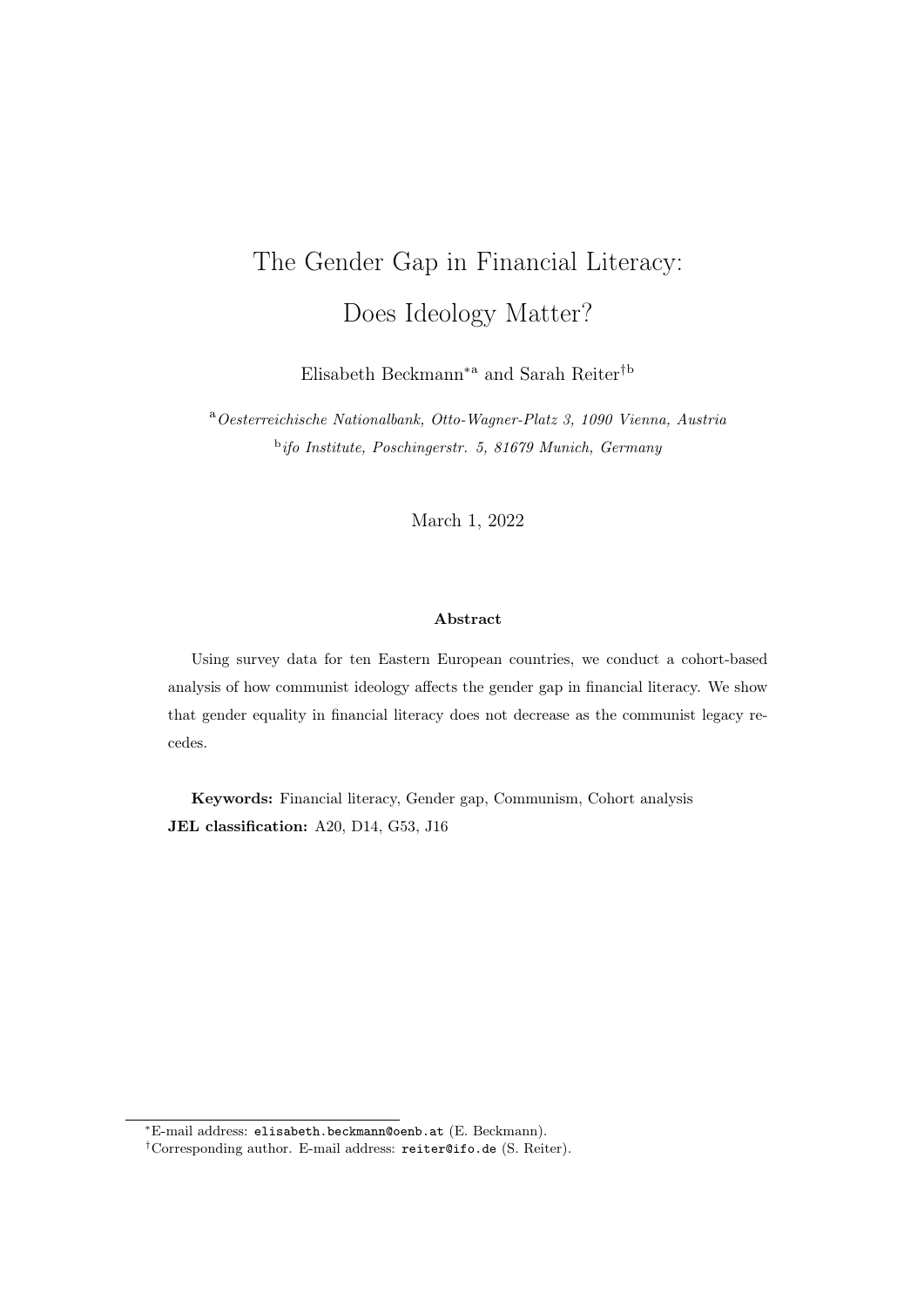## 1 Introduction

All over the world, women are on average less financially literate than men. The extent of this gender gap varies considerably across countries, but is consistently smaller in countries which previously had communist regimes than in countries which did not [\(Cupák et al.,](#page-8-0) [2018\)](#page-8-0).<sup>[1](#page-1-0)</sup> A growing literature discusses whether communism had a lasting effect on economic outcomes [\(Laudenbach et al.,](#page-8-1) [2020\)](#page-8-1), preferences [\(Fuchs-Schündeln and Schündeln,](#page-8-2) [2020\)](#page-8-2), and gender equality [\(Lippmann and Senik,](#page-8-3) [2018;](#page-8-3) [Lippmann et al.,](#page-8-4) [2020\)](#page-8-4). Given the emphasis communist regimes placed on gender equality, it has been hypothesized that the low gender disparities in financial literacy in post-communist countries might indeed be a legacy of communism [\(Cupák](#page-8-0) [et al.,](#page-8-0) [2018\)](#page-8-0).

In this paper, we investigate whether there is a lasting effect of communism on the gender gap in financial literacy using unique, consistently collected data that allows us to conduct a cohortbased analysis for ten former communist countries. We define two cohorts: individuals who lived under communism ("communist" cohort) and individuals who did not ("post-communist" cohort).

We test the following hypotheses: (1) The gender gap in financial literacy is smaller for the communist cohort (and thus larger for the post-communist cohort). (2) For the communist cohort, any differences in financial literacy between men and women cannot be explained by differences in socio-economic characteristics (which would be expected if communism had achieved its goal of gender equality, e.g., with respect to educational attainment or labor-force participation). (3) For the post-communist cohort, the role of socio-economic characteristics in explaining the gender gap increases.[2](#page-1-1)

We reject these hypotheses: The gender gap is *not* smaller for the communist cohort than for the post-communist cohort; instead, it is larger or the same across cohorts. Furthermore, the gender gap for the communist cohort can be explained in large part by socio-economic factors, which is not the case for the post-communist cohort.

<span id="page-1-0"></span><sup>&</sup>lt;sup>1</sup>We use the term "communist" throughout, but note that several of the countries are former "socialist" republics."

<span id="page-1-1"></span><sup>&</sup>lt;sup>2</sup>One can argue that during life under communism financial literacy was not a necessary skill. Still, there is evidence of a communist legacy regarding greater gender equality in many aspects of economic life that has changed significantly under capitalism [\(Fuchs-Schündeln and Schündeln,](#page-8-2) [2020\)](#page-8-2). There is no reason to assume that this legacy would selectively fall away in terms of financial literacy.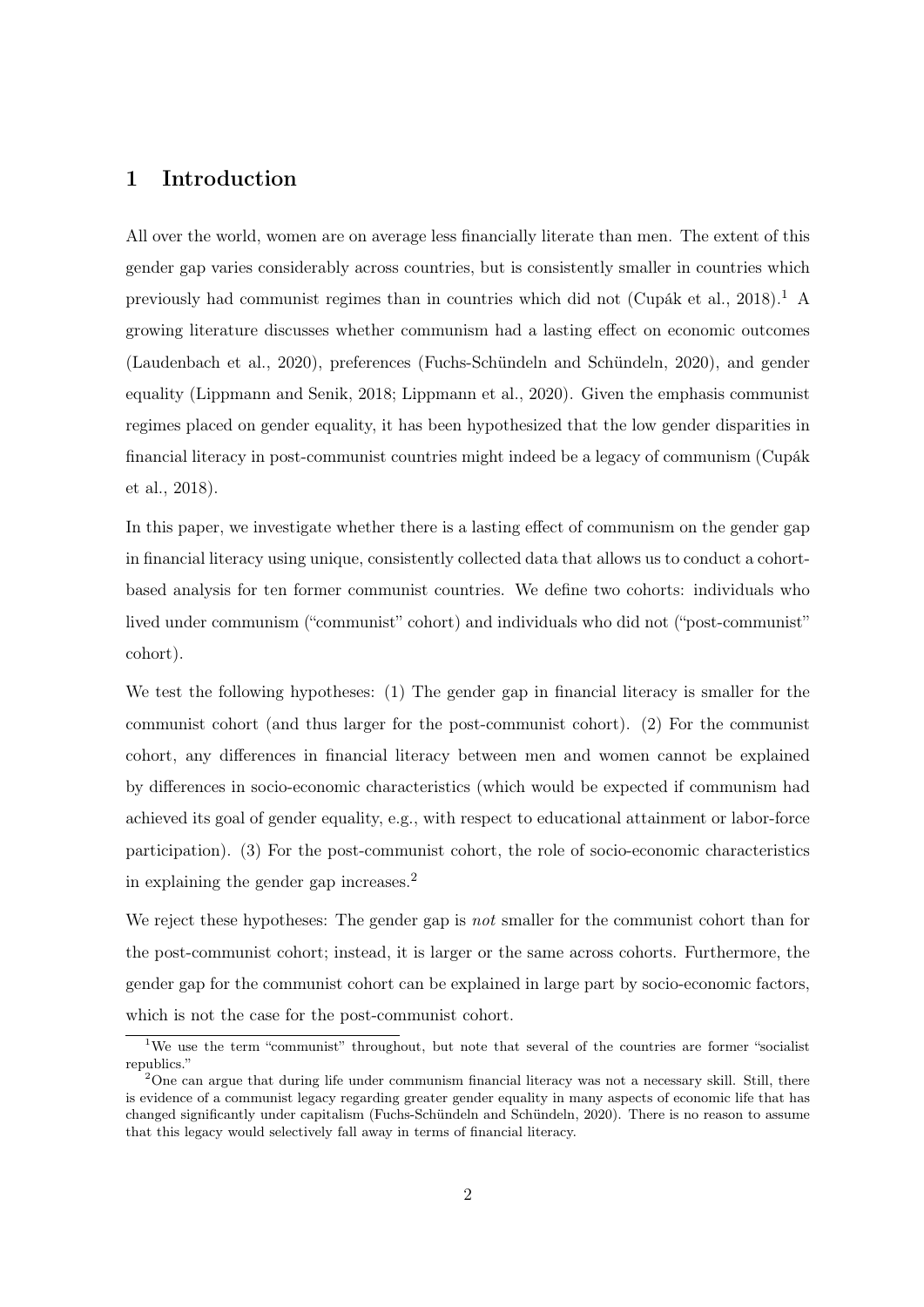Previous research has shown that the gender gap in financial literacy is influenced by financial decision-making within the household [\(Fonseca et al.,](#page-8-5) [2012\)](#page-8-5), women's self-confidence [\(Bucher-](#page-8-6)[Koenen et al.,](#page-8-6) [2017,](#page-8-6) [2021\)](#page-8-7), stereotypes [\(Driva et al.,](#page-8-8) [2016;](#page-8-8) [Bottazzi and Lusardi,](#page-8-9) [2021\)](#page-8-9), and cultural aspects [\(Rink et al.,](#page-8-10) [2021\)](#page-8-10). We contribute to the literature by presenting cohortbased evidence on the gender gap in financial literacy, which allows us to separate the effect of ideology from other social, economic, or political differences, both within and across countries.

## 2 Data

We use data from the *OeNB Euro Survey*—a repeated cross-sectional survey of individuals in ten (formerly communist) Eastern European countries.<sup>[3](#page-2-0)</sup> Our data, drawn from seven survey waves between 2012 and 2019, comprises a total of 67,016 observations, and is representative of the countries' populations in terms of age, gender, and region. A key advantage of our data is that the survey methodology and questions are harmonized both across countries and across survey waves. We measure financial literacy by computing a score equal to the number of correctly answered financial-literacy questions. The score ranges from 0 to 4—with each question covering one of the following aspects: (1) interest rates, (2) inflation, (3) risk diversification, and ([4](#page-2-1)) exchange rates.<sup>4</sup>

## 3 Empirical Analysis

Is the gender gap in financial literacy smaller in the communist cohort than in the postcommunist cohort? We define the "communist" cohort as individuals aged 16 or older in 1989 and the "post-communist" cohort as individuals aged 15 or younger in 1989.[5](#page-2-2) Figure [1](#page-3-0) shows that, with the exception of Bulgaria, the post-communist cohort has a smaller gender gap in financial literacy than the communist cohort (triangles below the dots). The post-communist

<span id="page-2-0"></span><sup>3</sup>See <https://www.oenb.at/en/Monetary-Policy/Surveys/OeNB-Euro-Survey.html> for more information on the survey. Our analysis includes Albania (AL), Bosnia and Herzegovina (BA), Bulgaria (BG), Croatia (HR), the Czech Republic (CZ), Hungary (HU), North Macedonia (MK), Poland (PL), Romania (RO), and Serbia (RS); we refer to them as "Eastern European" countries.

<span id="page-2-1"></span><sup>&</sup>lt;sup>4</sup>The score includes the three standard financial-literacy questions [\(Lusardi and Mitchell,](#page-8-11) [2014\)](#page-8-11) and a question on exchange-rate risk. Our results do not change when we use only the three standard financialliteracy questions.

<span id="page-2-2"></span><sup>&</sup>lt;sup>5</sup>Our results are robust to alternative age cutoffs.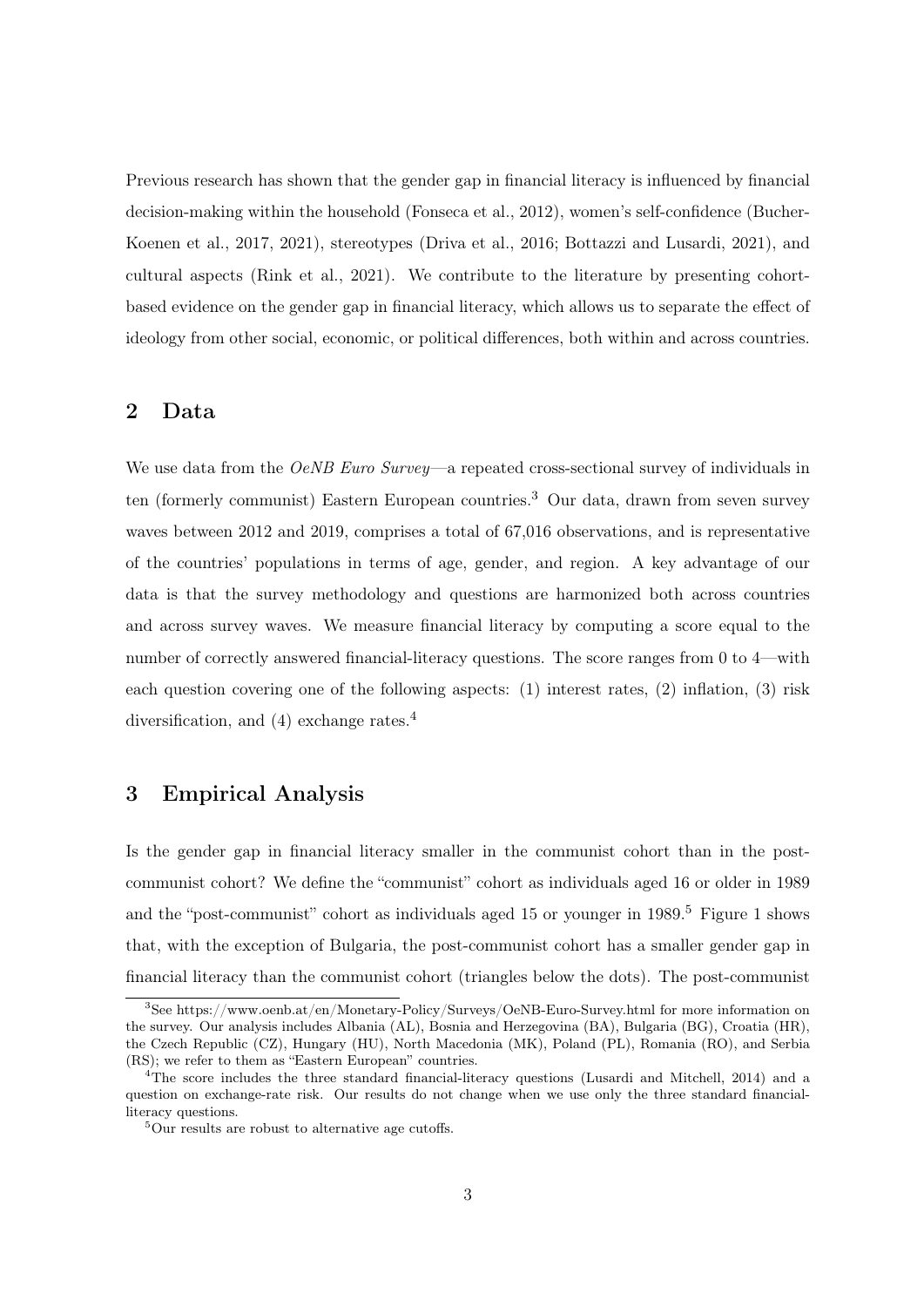cohort is also generally more financially literate than the communist cohort (triangles to the right of the dots).

<span id="page-3-0"></span>

Figure 1: Financial literacy score and gender gap between cohorts. Note: Dots indicate communist cohorts and triangles indicate post-communist cohorts.

Why is the gender gap *not* smaller for the communist cohort than for the post-communist cohort? Figure [2](#page-4-0) plots the differences in financial literacy between the post-communist and the communist cohort separately for women (vertical axis) and men (horizontal axis). Among women, the post-communist cohort is more financially literate than the communist cohort in all countries (diamonds above the horizontal line). For men, this is the case in seven countries (diamonds to the right of the vertical line). There are two reasons why the gender gap has decreased for the post-communist cohort: (1) Women's financial literacy has increased more than men's (AL, BA, CZ, RO, RS, PL). (2) Women's financial literacy has increased while men's financial literacy has decreased (HR, HU, MK). Only in Bulgaria, has the gender gap increased slightly.

How does the gender gap between cohorts change when we account for differences between men and women in demographic and socio-economic characteristics? The regression results in Table [1](#page-4-1) (column 1) confirm the descriptive results: There is no evidence that the gender gap widens as the communist experience fades.<sup>[6](#page-3-1)</sup>

Column 2 indicates that self-confidence, proxied by the number of financial-literacy questions answered with "don't know," could be one factor driving our result. Post-communist women

<span id="page-3-1"></span><sup>&</sup>lt;sup>6</sup>We confirm this finding repeating regressions for each country separately and also using the *Deutsche* Bundesbank Panel on Household Finances for Germany: The gender gap in East Germany does not increase for the post-communist cohort.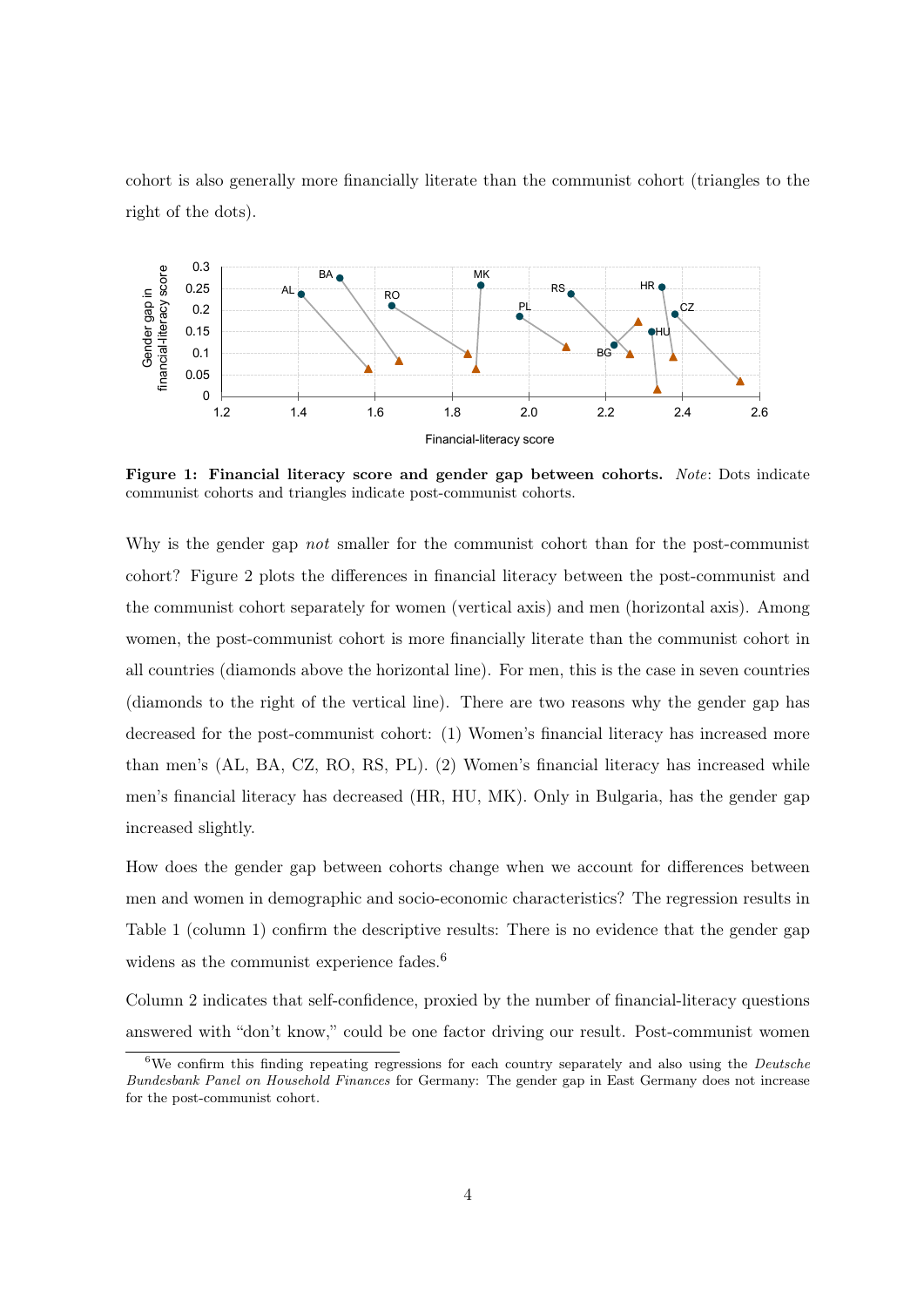<span id="page-4-0"></span>

Figure 2: Gender-specific differences in financial literacy between cohorts. Note: The figure shows the differences in financial literacy between women (vertical axis) and men (horizontal axis). The difference is obtained by subtracting the average financial literacy of the communist cohort from the average financial literacy of the post-communist cohort.

are significantly less likely to reply "don't know" than communist women (see also [Bucher-](#page-8-7)

[Koenen et al.,](#page-8-7) [2021\)](#page-8-7).

#### <span id="page-4-1"></span>Table 1 Regression analysis

|                         | $\left( 1\right)$<br>Financial-literacy<br>score $(0-4)$ | $\left( 2\right)$<br>Number of questions on financial-literacy<br>answered with "don't know" $(0-4)$ |
|-------------------------|----------------------------------------------------------|------------------------------------------------------------------------------------------------------|
| Female                  | $-0.086***$                                              | $0.103***$                                                                                           |
|                         | (0.013)                                                  | (0.012)                                                                                              |
| Post-communist          | $-0.030$                                                 | $0.069***$                                                                                           |
|                         | (0.022)                                                  | (0.018)                                                                                              |
| Female x Post-communist | 0.013                                                    | $-0.054***$                                                                                          |
|                         | (0.018)                                                  | (0.016)                                                                                              |
| Control variables       |                                                          |                                                                                                      |
| Time FE                 |                                                          |                                                                                                      |
| Country FE              |                                                          |                                                                                                      |
| N                       | 67,016                                                   | 67,016                                                                                               |
| Mean DepVar             | 2.05                                                     | 0.65                                                                                                 |
| $R^2$                   | 0.16                                                     | 0.23                                                                                                 |

Note: Control variables: age, age squared, marital status, education, income, main income earner, financial decisionmaker, employment status, risk attitude, and the share of questions in questionnaire answered with "don't know". Standard errors in parentheses are adjusted for clustering at the primary-sampling-unit and time level.  $* p < 0.10$ , \*\*  $p < 0.05$ , \*\*\*  $p < 0.01$ .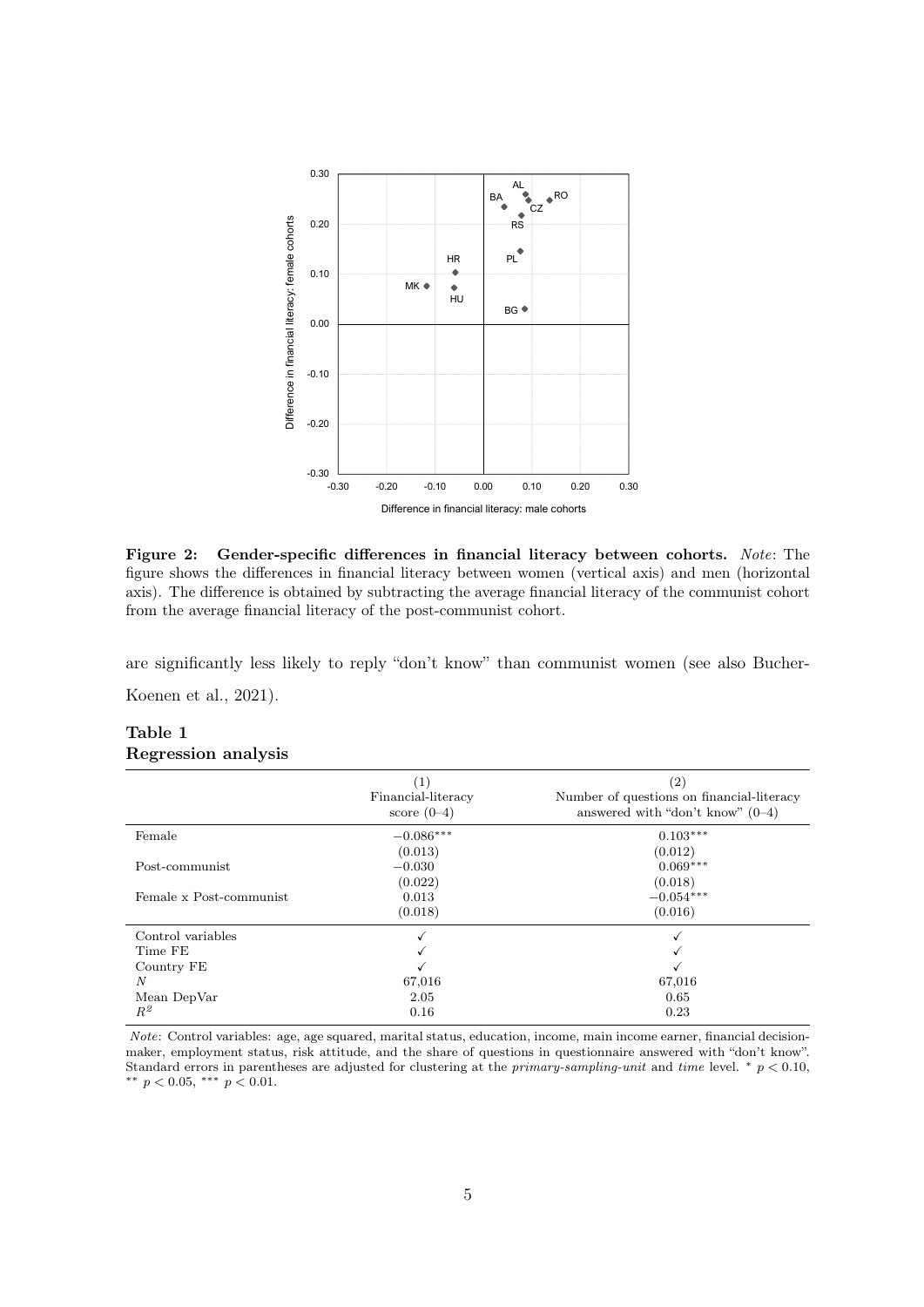Which fraction of the gender gap in financial literacy can be explained by differences in observable characteristics between men and women? On average across all cohorts, there is a significant gap in financial literacy between men and women in all ten countries (Table [2,](#page-6-0) top panel). For the communist cohort (middle panel), the gap between men and women is statistically significant for all countries. With the exception of Hungary and Serbia, at least half of the gender gap can be explained by observable characteristics. For the post-communist cohort (bottom panel), differences in financial literacy between men and women are not significant in most countries. In the countries where the difference is (weakly) significant, it is mostly attributable to the unexplained component, i.e., the gender gap has narrowed for the postcommunist cohort due to a reduction in the explained component. These results contradict our hypotheses. Although communist regimes promoted gender equality, e.g., with respect to education, differences in socio-economic characteristics play a crucial role in explaining the gender gap for the communist cohort, and less so for the post-communist cohort.

Conducting several robustness checks, we find no evidence that crisis experience affects the financial literacy of men and women differently. We further find no evidence that younger women catch up in financial literacy by improving in one aspect in particular. Instead, Table [1](#page-4-1) suggests that younger women have caught up through an increase in self-confidence.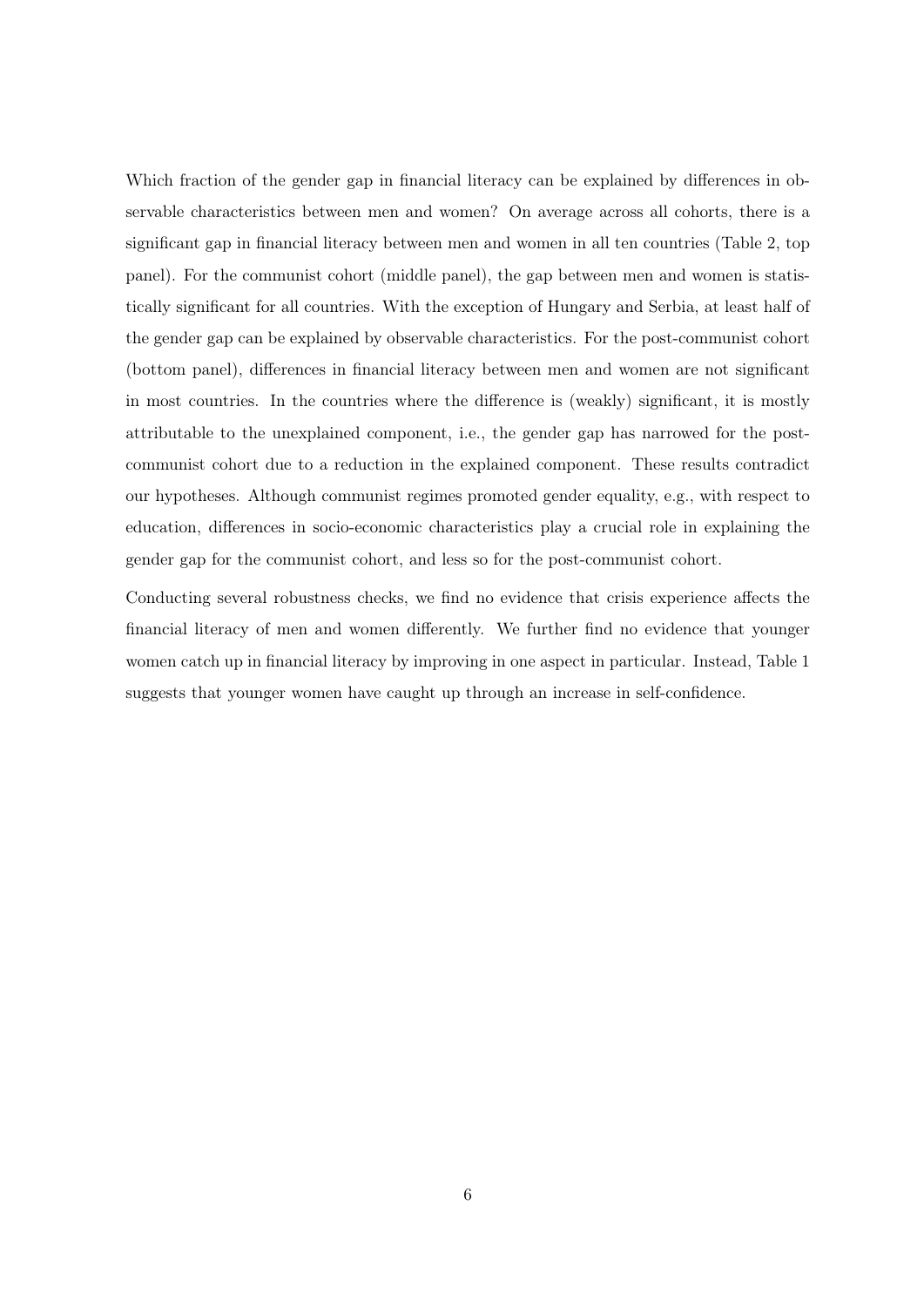### <span id="page-6-0"></span>Table 2 Blinder–Oaxaca decomposition: Gender gap in financial literacy

|                                   | AL         | BA         | BG         | HR         | CZ         | HU         | MK         | PL         | <b>RO</b>  | RS         |
|-----------------------------------|------------|------------|------------|------------|------------|------------|------------|------------|------------|------------|
| Panel (a): Overall                |            |            |            |            |            |            |            |            |            |            |
| Mean (males)                      | $1.606***$ | $1.685***$ | $2.340***$ | $2.478***$ | $2.517***$ | $2.391***$ | $1.952***$ | $2.119***$ | $1.812***$ | $2.299***$ |
|                                   | (0.020)    | (0.022)    | (0.022)    | (0.022)    | (0.023)    | (0.023)    | (0.021)    | (0.024)    | (0.020)    | (0.021)    |
| Mean (females)                    | $1.532***$ | $1.505***$ | $2.196***$ | $2.333***$ | $2.399***$ | $2.319***$ | $1.808***$ | $1.948***$ | $1.663***$ | $2.148***$ |
|                                   | (0.020)    | (0.021)    | (0.021)    | (0.019)    | (0.023)    | (0.020)    | (0.019)    | (0.023)    | (0.019)    | (0.021)    |
| Difference                        | $0.073**$  | $0.180***$ | $0.143***$ | $0.145***$ | $0.117***$ | $0.072*$   | $0.144***$ | $0.170***$ | $0.148***$ | $0.151***$ |
|                                   | (0.028)    | (0.030)    | (0.030)    | (0.029)    | (0.032)    | (0.031)    | (0.028)    | (0.034)    | (0.028)    | (0.030)    |
| Explained                         | $0.053***$ | $0.075***$ | $0.085***$ | $0.034*$   | $0.134***$ | $-0.020$   | $0.071***$ | $0.093***$ | $0.069***$ | $0.038*$   |
|                                   | (0.013)    | (0.014)    | (0.022)    | (0.015)    | (0.026)    | (0.018)    | (0.016)    | (0.021)    | (0.016)    | (0.018)    |
| Unexplained                       | 0.020      | $0.105***$ | 0.058      | $0.111***$ | $-0.016$   | $0.092**$  | $0.073*$   | $0.077*$   | $0.080**$  | $0.113***$ |
|                                   | (0.030)    | (0.031)    | (0.034)    | (0.030)    | (0.038)    | (0.033)    | (0.030)    | (0.035)    | (0.029)    | (0.032)    |
| $\cal N$                          | 6,864      | 6,480      | 6,617      | 6,765      | 7,046      | 6,827      | 6,501      | 6,606      | 6,821      | 6,489      |
| Panel (b): Communist cohorts      |            |            |            |            |            |            |            |            |            |            |
| Mean(males)                       | $1.551***$ | $1.667***$ | $2.304***$ | $2.498***$ | $2.479***$ | $2.418***$ | $2.003***$ | $2.088***$ | $1.747***$ | $2.273***$ |
|                                   | (0.029)    | (0.030)    | (0.029)    | (0.029)    | (0.030)    | (0.030)    | (0.028)    | (0.035)    | (0.026)    | (0.029)    |
| Mean (females)                    | $1.406***$ | $1.416***$ | $2.196***$ | $2.311***$ | $2.290***$ | $2.317***$ | $1.790***$ | $1.880***$ | $1.561***$ | $2.070***$ |
|                                   | (0.030)    | (0.027)    | (0.027)    | (0.026)    | (0.030)    | (0.026)    | (0.024)    | (0.032)    | (0.024)    | (0.029)    |
| Difference                        | $0.146***$ | $0.252***$ | $0.108**$  | $0.188***$ | $0.189***$ | $0.101*$   | $0.213***$ | $0.208***$ | $0.186***$ | $0.203***$ |
|                                   | (0.042)    | (0.041)    | (0.040)    | (0.039)    | (0.043)    | (0.040)    | (0.037)    | (0.047)    | (0.036)    | (0.042)    |
| Explained                         | $0.118***$ | $0.158***$ | $0.101**$  | $0.094***$ | $0.211***$ | 0.011      | $0.117***$ | $0.152***$ | $0.120***$ | 0.048      |
|                                   | (0.025)    | (0.024)    | (0.032)    | (0.023)    | (0.038)    | (0.024)    | (0.024)    | (0.032)    | (0.022)    | (0.029)    |
| Unexplained                       | 0.028      | $0.094*$   | 0.007      | $0.094*$   | $-0.022$   | $0.090*$   | $0.096*$   | 0.056      | 0.066      | $0.155***$ |
|                                   | (0.046)    | (0.044)    | (0.046)    | (0.042)    | (0.053)    | (0.044)    | (0.040)    | (0.051)    | (0.038)    | (0.046)    |
| $_{N}$                            | 2,937      | 3,559      | 3,920      | 3,675      | 3,976      | 4,119      | 3,892      | 3,517      | 4,133      | 3,464      |
| Panel (c): Post-communist cohorts |            |            |            |            |            |            |            |            |            |            |
| Mean (males)                      | $1.650***$ | $1.708***$ | $2.388***$ | $2.453***$ | $2.568***$ | $2.351***$ | $1.880***$ | $2.151***$ | $1.921***$ | $2.328***$ |
|                                   | (0.028)    | (0.032)    | (0.034)    | (0.033)    | (0.035)    | (0.035)    | (0.031)    | (0.033)    | (0.033)    | (0.030)    |
| Mean (females)                    | $1.618***$ | $1.623***$ | $2.197***$ | $2.361***$ | $2.534***$ | $2.319***$ | $1.836***$ | $2.036***$ | $1.817***$ | $2.239***$ |
|                                   | (0.026)    | (0.032)    | (0.034)    | (0.028)    | (0.033)    | (0.032)    | (0.030)    | (0.034)    | (0.029)    | (0.030)    |
| Difference                        | 0.032      | 0.085      | $0.191***$ | $0.092*$   | 0.034      | 0.032      | 0.044      | $0.115*$   | $0.104*$   | $0.089*$   |
|                                   | (0.038)    | (0.045)    | (0.048)    | (0.043)    | (0.048)    | (0.048)    | (0.043)    | (0.048)    | (0.044)    | (0.043)    |
| Explained                         | 0.013      | $-0.026$   | 0.058      | $-0.028$   | 0.054      | $-0.049$   | 0.012      | 0.021      | 0.009      | 0.016      |
|                                   | (0.017)    | (0.019)    | (0.033)    | (0.020)    | (0.037)    | (0.028)    | (0.023)    | (0.029)    | (0.025)    | (0.022)    |
| Unexplained                       | 0.019      | $0.112*$   | $0.133*$   | $0.120**$  | $-0.020$   | 0.081      | 0.031      | 0.094      | $0.095*$   | 0.073      |
|                                   | (0.040)    | (0.046)    | (0.052)    | (0.044)    | (0.057)    | (0.052)    | (0.046)    | (0.049)    | (0.048)    | (0.046)    |
| $_{N}$                            | 3,920      | 2,909      | 2,692      | 3,075      | 3,062      | 2,700      | 2,604      | 3,085      | 2,665      | 3,024      |

 $Note: Results from a two-fold Blinder-Oaxaca decomposition. Dependent variable: financial-literacy score  $(0/4)$ . Predictors: see Table 1. Due to the low number of observations, we exclude students from the subsample of communist cohorts, and retrieves from the subsample of post-communist cohorts. Robust standard errors in parentheses.$  $Note: Results from a two-fold Blinder-Oaxaca decomposition. Dependent variable: financial-literacy score  $(0/4)$ . Predictors: see Table 1. Due to the low number of observations, we exclude students from the subsample of communist cohorts, and retrieves from the subsample of post-communist cohorts. Robust standard errors in parentheses.$  $Note: Results from a two-fold Blinder-Oaxaca decomposition. Dependent variable: financial-literacy score  $(0/4)$ . Predictors: see Table 1. Due to the low number of observations, we exclude students from the subsample of communist cohorts, and retrieves from the subsample of post-communist cohorts. Robust standard errors in parentheses.$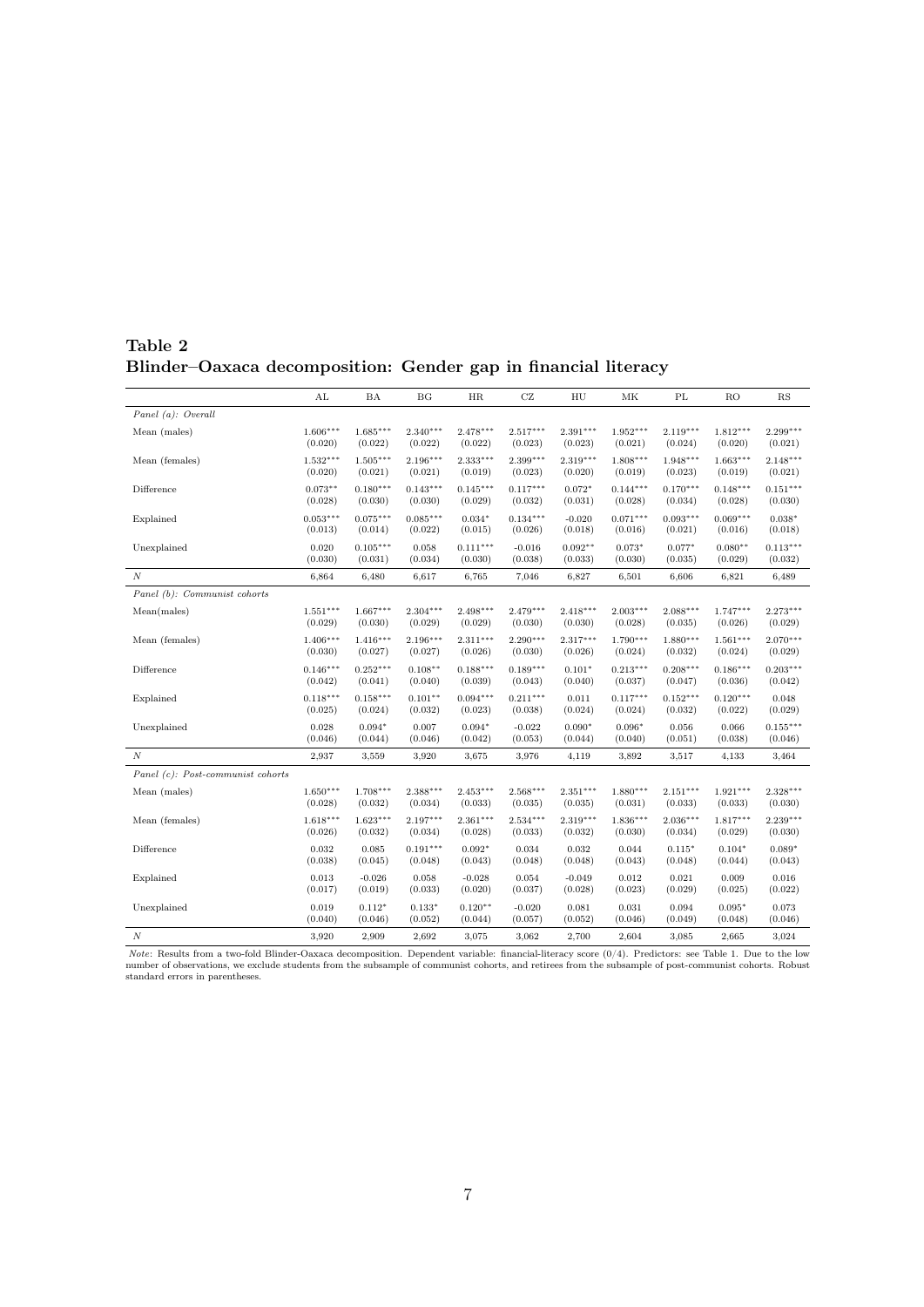## 4 Conclusion

Using survey data for ten former communist countries, we study the gender gap in financial literacy across cohorts. Our results show that the communist cohort—who arguably lived in a society with more egalitarian gender roles—does not exhibit a smaller gender gap in financial literacy than the post-communist cohort, who did not live under a communist regime. In fact, younger women do not fall behind their male peers after the regime change from planned to market economy (as [Bucher-Koenen et al.](#page-8-6) [\(2017\)](#page-8-6) conjectured) but rather catch up, thereby reducing the gender gap.

Does this mean that the communist ideology does not explain why gender differences are smaller in former communist countries than in capitalist countries? Most likely, the contrary is true. The communist legacy of gender equality may partially explain why on average the gender gap in financial literacy is smaller in former communist countries than in capitalist countries. In fact, the narrowing gender gap for younger cohorts in former communist countries may even suggest that younger women are taking advantage of a more egalitarian starting position. As [Lippmann et al.](#page-8-4) [\(2020\)](#page-8-4) argue, gender equality will increase in an environment where the general mindset is supportive of equality.

#### Acknowledgements

We thank Peter Backé, Helmut Elsinger, Martin Gächter, Yvonne Giesing, Christa Hainz, Panu Poutvaara, William Pyle, Helmut Stix, and Joachim Winter for helpful comments and suggestions. This paper uses data from the Oesterreichische Nationalbank Euro Survey and the Deutsche Bundesbank Panel on Household Finances. The results published and the related observations and analyses may not correspond to results or analyses of the data producers. The opinions are those of the authors and do not necessarily reflect the official viewpoint of the Oesterreichische Nationalbank or the Eurosystem. This research did not receive any specific grant from funding agencies in the public, commercial, or not-for-profit sectors.